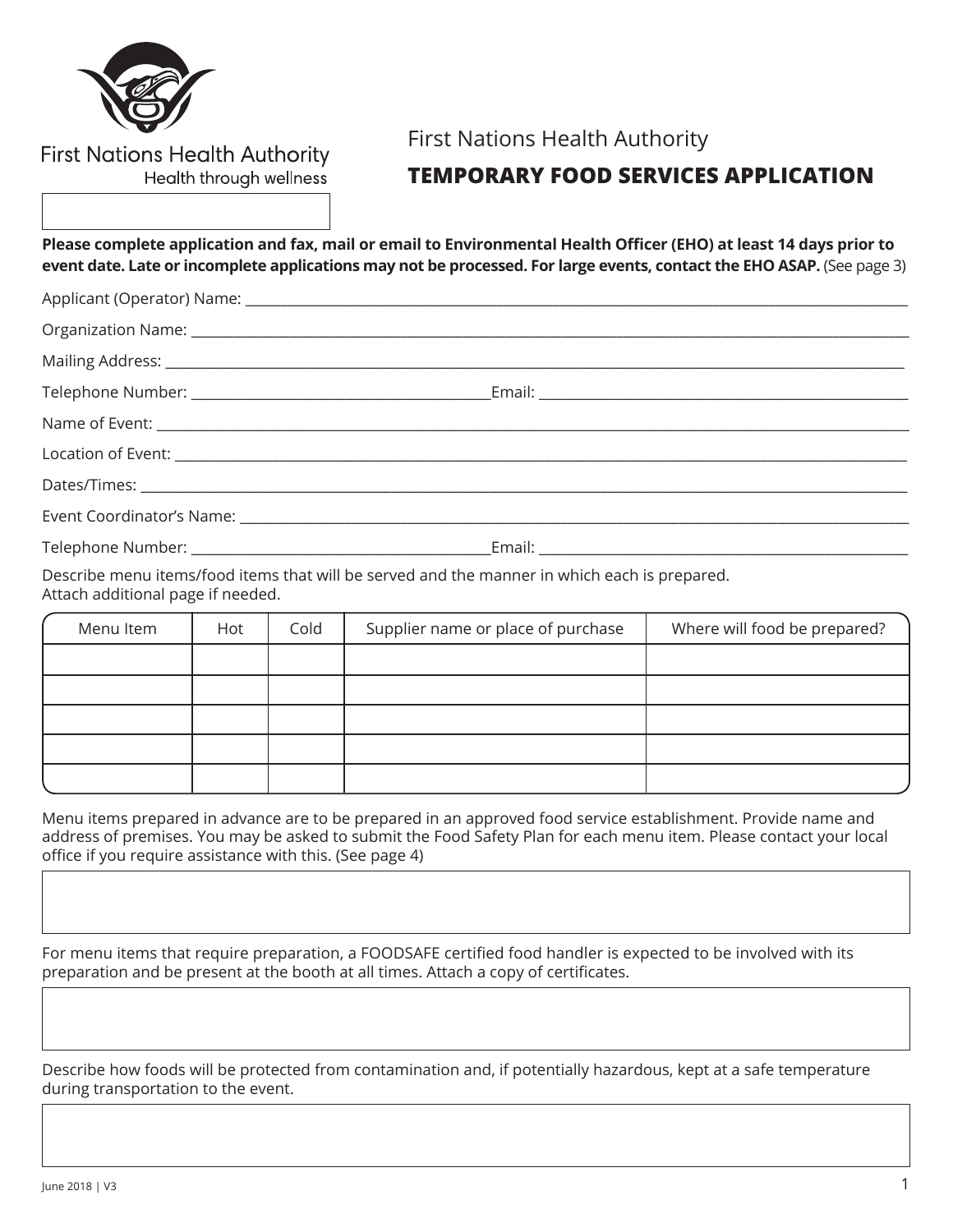### **GUIDELINES FOR TEMPORARY FOOD SERVICES**

Approval to operate a temporary food premises is based on completing the following requirements as approved or amended by the attending Environmental Health Officer.

Will premise be located: Indoors?  $\square$  Outdoors?  $\square$ 

| <b>Type of Equipment</b>                                                       | Requirement                                                                                                                                                   | <b>Description of Equipment to be Used</b> |
|--------------------------------------------------------------------------------|---------------------------------------------------------------------------------------------------------------------------------------------------------------|--------------------------------------------|
| <b>Food Contact Surfaces</b>                                                   | Smooth, tight, non-absorbent and easily<br>cleanable.<br>(E.g: stainless steel or rigid plastic)                                                              |                                            |
| <b>Food Contact Surface</b><br><b>Sanitizing Solution</b>                      | Provide 100 ppm chlorine (1 oz. bleach per<br>gallon of water) OR 200 ppm quaternary<br>ammonium (follow label instructions)                                  |                                            |
| <b>Canopies/Tents</b><br><b>Flooring</b>                                       | Cover all food contact surfaces and food<br>storage/display areas.<br>Hard, level surface. No dirt floors.                                                    |                                            |
| <b>Food Protection</b>                                                         | Food shall be protected from contamination<br>(off the ground, plastic containers with lids,<br>sneeze guards, etc.)                                          |                                            |
| <b>Hand Washing Station</b><br>- Must be operational<br>prior to food handling | Pressurized hot and cold running water<br>dispensed so hands free for washing. Soap in<br>pump dispensers and single-use paper towels.                        |                                            |
| Cooking and/or<br>Reheating                                                    | Internal food temperature 74°C (165°F).                                                                                                                       |                                            |
| Hot-holding                                                                    | Maintain foods at:<br>60°C (140°F) or above at all times.                                                                                                     |                                            |
| Cold-holding                                                                   | Mechanical refrigeration preferred - or<br>equivalent method of consistently maintaining<br>potentially hazardous foods at $<$ 4 $\degree$ C(40 $\degree$ F). |                                            |
| <b>Temperature Measure-</b><br>ment for all potentially<br>hazardous foods     | Provide accurate stem/probe thermometer.<br>Check and record temperatures before and<br>after transport and every 2 hours thereafter.                         |                                            |
| <b>Utensil Sanitizing</b>                                                      | A sufficient supply of sanitized utensils<br>required. A 2 compartment pot sink required if<br>preparation involves meat/poultry/seafood.                     |                                            |
| <b>Service Ware</b>                                                            | Single-use disposal dishware and utensils.                                                                                                                    |                                            |
| <b>Garbage Collection</b>                                                      | Adequately sized and leak-proof.                                                                                                                              |                                            |
| <b>Wastewater Collection/</b><br><b>Disposal</b>                               | Collected and disposed in the sanitary<br>sewer, not on the grounds or down<br>storm drains.                                                                  |                                            |

On-site preparation and service to public should not commence until your temporary premises has been approved. You may be required to be set up in advance of event start time.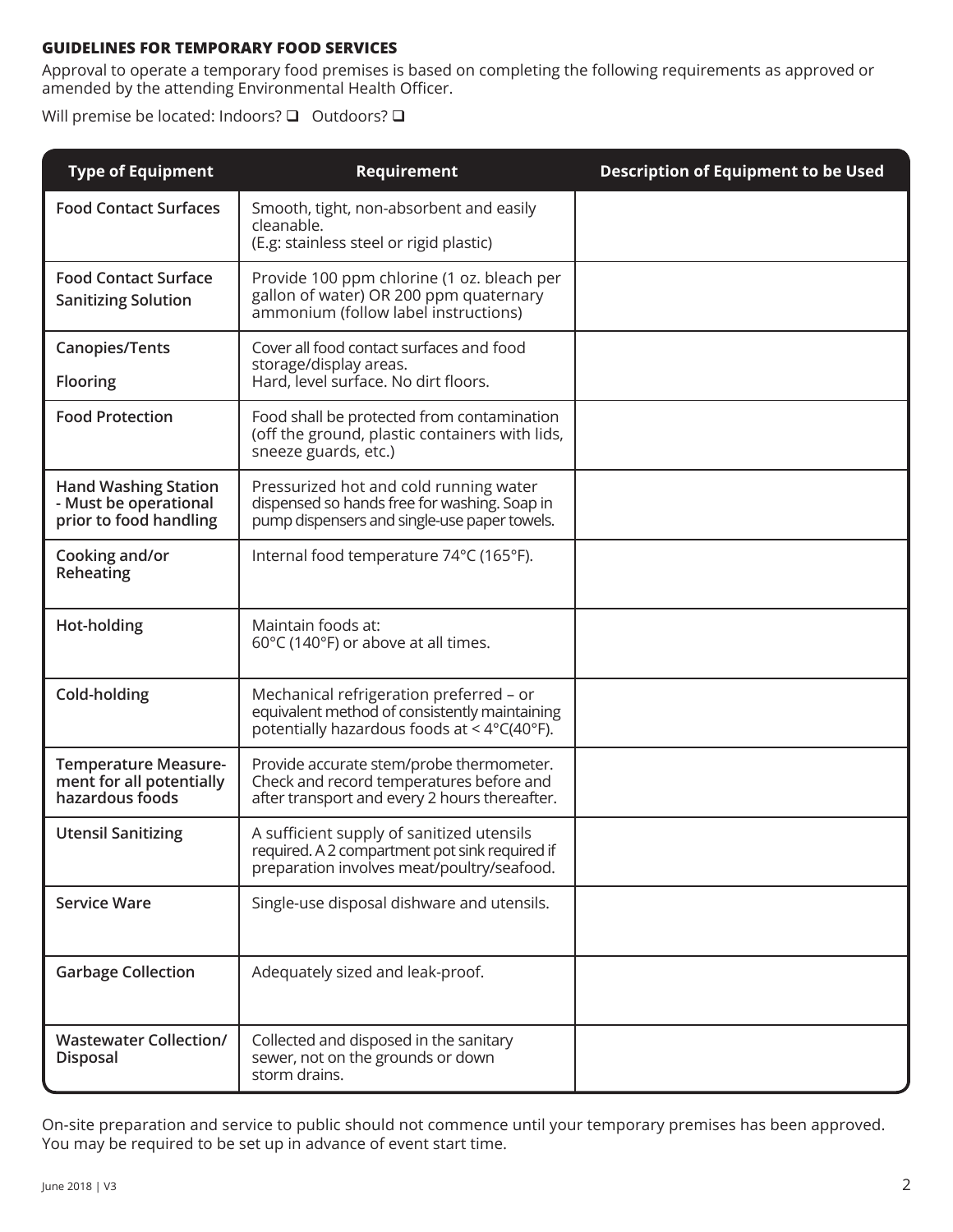If I fail to meet these requirements, I understand that I may not receive approval to operate this temporary food premises.

| Signature of Applicant                                                       |                                | Date of Application                 |
|------------------------------------------------------------------------------|--------------------------------|-------------------------------------|
| <b>APPLICATION REVIEW</b><br>To be completed by Environmental Health Officer |                                |                                     |
| Application Late/Incomplete                                                  | <b>Temporary Food Premises</b> | Requirements prior to approval<br>ப |
|                                                                              |                                |                                     |
|                                                                              |                                |                                     |
|                                                                              |                                |                                     |
|                                                                              |                                |                                     |
| Issue Temporary Permit to Operate<br>$\Box$                                  |                                |                                     |
|                                                                              |                                |                                     |

| TUT<br>$\sim$ 10 $\sigma$<br>-- I | $J \sim 1$<br>$- - - -$ |  |
|-----------------------------------|-------------------------|--|

#### **FIRST NATIONS HEALTH AUTHORITY – ENVIRONMENTAL PUBLIC HEALTH SERVICES**

| <b>NORTHERN</b>          |                                                      |                       |
|--------------------------|------------------------------------------------------|-----------------------|
| Fort St. John            | #101-10130 - 100th Ave., Fort St. John, B.C. V1J 1Y6 | F 250-787-6043        |
| <b>Prince George</b>     | #220-177 Victoria St., Prince George, B.C. V2L 5R8   | F 250-564-3272        |
| <b>Prince Rupert</b>     | #451-309 2nd Ave., West, Prince Rupert, B.C. V8J 3P1 | F 250-627-4258        |
| <b>Terrace</b>           | 4562 Queensway, Terrace, B.C. V8G 3X6                | F 250-615-5809        |
| <b>INTERIOR</b>          |                                                      |                       |
| <b>Kamloops</b>          | #770-175 2nd Ave., Kamloops, B.C. V2C 5W1            | <b>F</b> 250-851-4838 |
| Westbank                 | #104-3535 Old Okanagan Hwy, Westbank, B.C. V1Y 1A9   |                       |
| <b>Williams Lake</b>     | Box 4887, Williams Lake, B.C. V2G 2V4                | F 250-296-3223        |
| <b>VANCOUVER ISLAND</b>  |                                                      |                       |
| <b>Campbell River</b>    | #105-2005 Eagle Drive, Campbell River, B.C. V9H 1P9  | F 250-286-5872        |
| Ladysmith                | #103-12600 Trans Canada Hwy, Ladysmith, B.C. V9G 1M5 | F 250-924-6126        |
| <b>Saanichton</b>        | 7725 Tetayut Road, Saanichton, B.C. V8M 2E4          | F 250-544-2660        |
| <b>FRASER SALISH</b>     |                                                      |                       |
| <b>Chilliwack</b>        | #7-7201 Vedder Road, Chilliwack, B.C. V2R 4G5        | F 604-858-0089        |
| <b>VANCOUVER COASTAL</b> |                                                      |                       |
| <b>Vancouver</b>         | #404-1138 Melville St., Vancouver, B.C. V6E 4S3      | <b>F</b> 604-666-3356 |